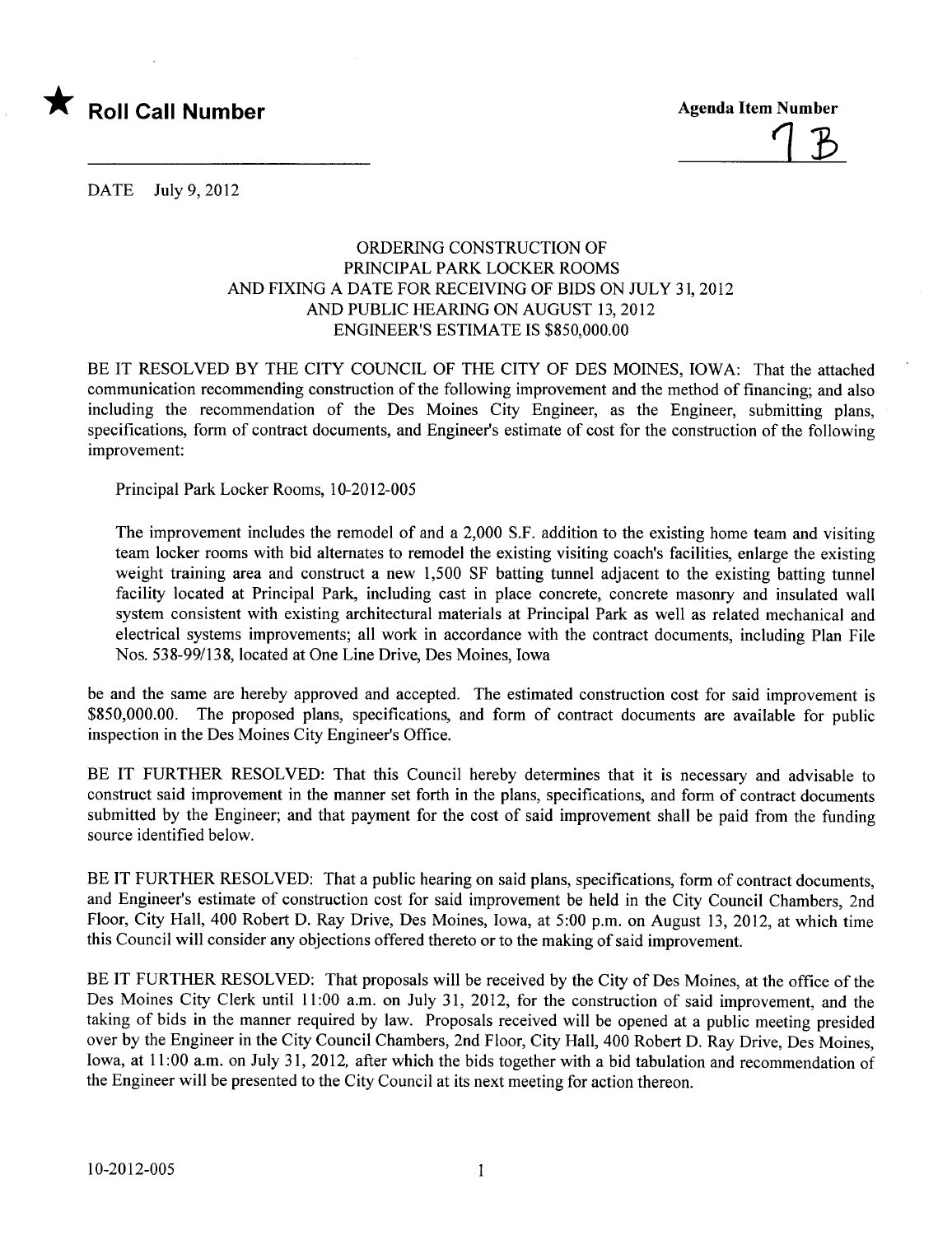

 $\frac{1}{2}$ 

DATE July 9,2012

BE IT FURTHER RESOLVED: That an appropriate Notice to Bidders and Notice of Public Hearing for said improvement be published in the Des Moines Register as provided and directed by Chapter 26 and/or 314, Code of Iowa.

(City Council Communication Number  $/3/3$   $/$ 

Moved by to adopt.

FORM APPROVED:

Kathleen Vanderpool Deputy City Attorney

FUNDS AVAILABLE

JNDS AVAILABLE

Scott E. Sanders Des Moines Finance Director

..funding Source: 2012-2013 CIP, Page Parks - 15, Principal Park, PKS132, Being: Tax Increment Bonds

| <b>COUNCIL ACTION</b> | <b>YEAS</b> | <b>NAYS</b> | <b>PASS</b> | <b>ABSENT</b>   |
|-----------------------|-------------|-------------|-------------|-----------------|
| <b>COWNIE</b>         |             |             |             |                 |
| <b>COLEMAN</b>        |             |             |             |                 |
| <b>GRIESS</b>         |             |             |             |                 |
| <b>HENSLEY</b>        |             |             |             |                 |
| <b>MAHAFFEY</b>       |             |             |             |                 |
| <b>MEYER</b>          |             |             |             |                 |
| <b>MOORE</b>          |             |             |             |                 |
| <b>TOTAL</b>          |             |             |             |                 |
| <b>MOTION CARRIED</b> |             |             |             | <b>APPROVED</b> |
|                       |             |             |             |                 |
|                       |             |             |             |                 |

I, Diane Rauh, City Clerk of said City Council, hereby certify that at a meeting of the City Council, held on the above date, among other proceedings the above was adopted.

IN WITNESS WHEREOF, I have hereunto set my hand and affixed my seal the day and year first above written.

Mayor